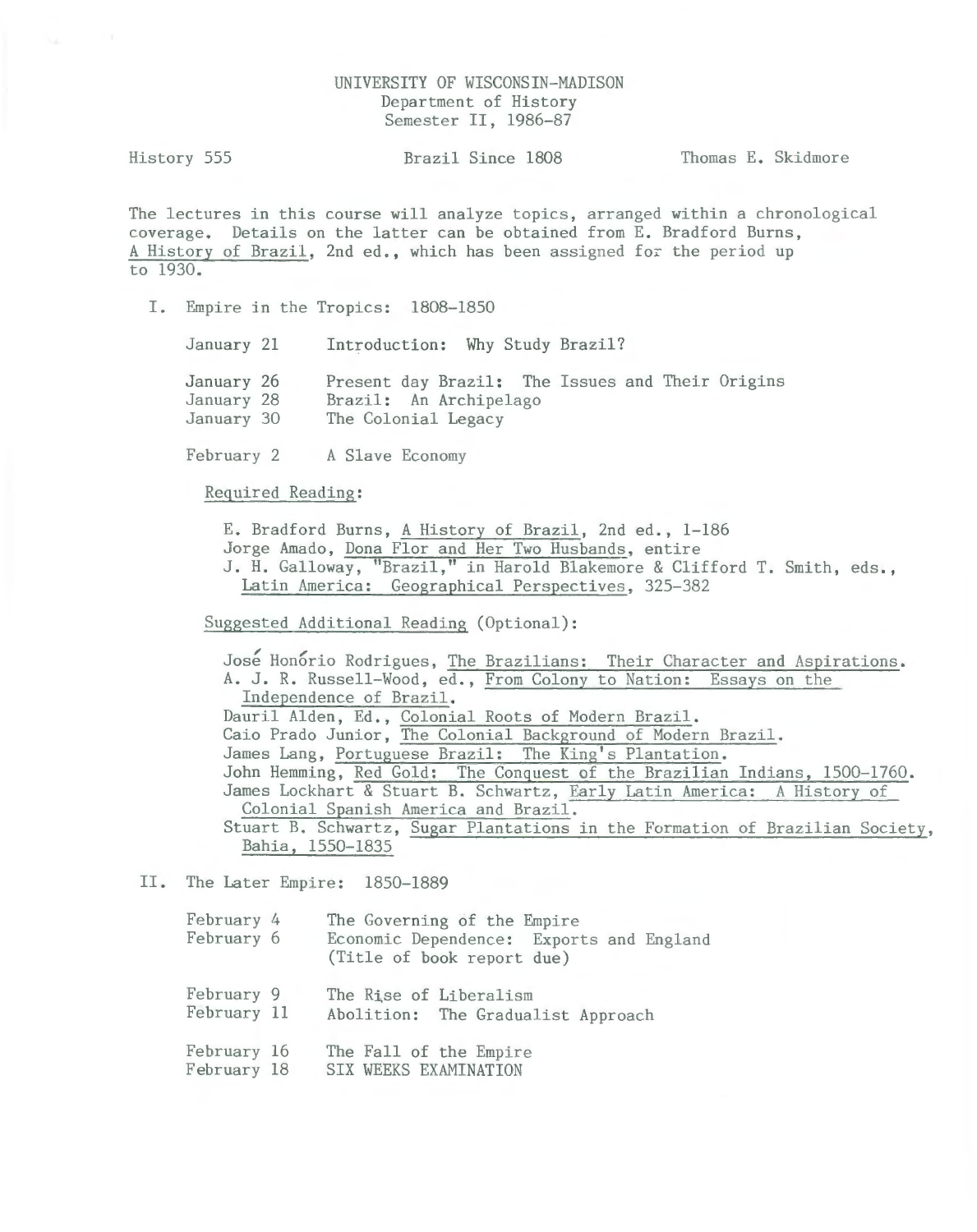Burns, A History of Brazil, 187-287 Stanley J. Stein, Vassouras: A Brazilian Coffee County, 1850-1900, entire

Suggested Additional Reading (Optional):

Robert Brent Toplin, The Abolition of Slavery in Brazil. Robert Conrad, The Destruction of Brazilian Slavery. Gilbert Phelps, Tragedy of Paraguay. Warren Dean, Rio Claro: A Brazilian Plantation System, 1820-1920. Fernando Uricoechea, The Patrimonial Foundations of the Brazilian Bureaucratic State. Thomas Flory, Judge and Jury in Imperial Brazil, 1808-1871. Emilia Viotti da Costa, The Brazilian Empire: Myths and Histories Richard Graham, Britain and the Onset of Modernization in Brazil, 1850-1914.

III. Republican Brazil: 1889-1930

February 25 The New Republic in the 1890s

| March 2                                |                   | Rebuilding Rio: Civilizing the Tropics? |  |
|----------------------------------------|-------------------|-----------------------------------------|--|
|                                        | (Book report due) |                                         |  |
| $M_{\odot}$ and $\sim$ $\frac{1}{2}$ . |                   | The UOther Press Left the Interior      |  |

- March 4 The "Other" Brazil of the Interior
- March 9 Intellectuals as Critics
- March 11 1922: The Rediscovery of Brazil (Topic for paper due)

Required Reading:

Burns, A History of Brazil, 288-420 Carl Degler, Neither Black Nor White, entire

Suggested Additional Reading (Optional):

Ralph della Cava, Miracle at Joaseiro. Jorge Amado, Tent of Miracles. Joseph Love, Rio Grande do Sul and Brazilian Regionalism, 1882-1930. , São Paulo in the Brazilian Federation, 1889-1937. Gilberto Freyre, Order and Progress. Thomas E. Skidmore, Black into White: Race and Nationality in Brazilian Thought. Neill Macaulay, The Prestes Column: Revolution in Brazil Nancy Stepan, Beginnings of Brazilian Science: Oswaldo Cruz, Medical Research and Policy, 1890-1920. John D. Wirth, Minas Gerais in the Brazilian Federation, 1889-1937. Victor Nunes Leal, Coronelismo: The Municipality and Representative Government in Brazil. Thomas W. Merrick & Douglas H. Graham, Population and Economic Development in Brazil: 1800 to the Present. Robert M $_{\rm v}$  Levine, Pernambuco in the Brazilian Federation, 1889-1937. Thomas H. Holloway, Immigrants on the Land: Coffee and Society in São Paulo, 1886-1934.

Barbara Weinstein, The Amazon Rubber Boom, 1850-1920.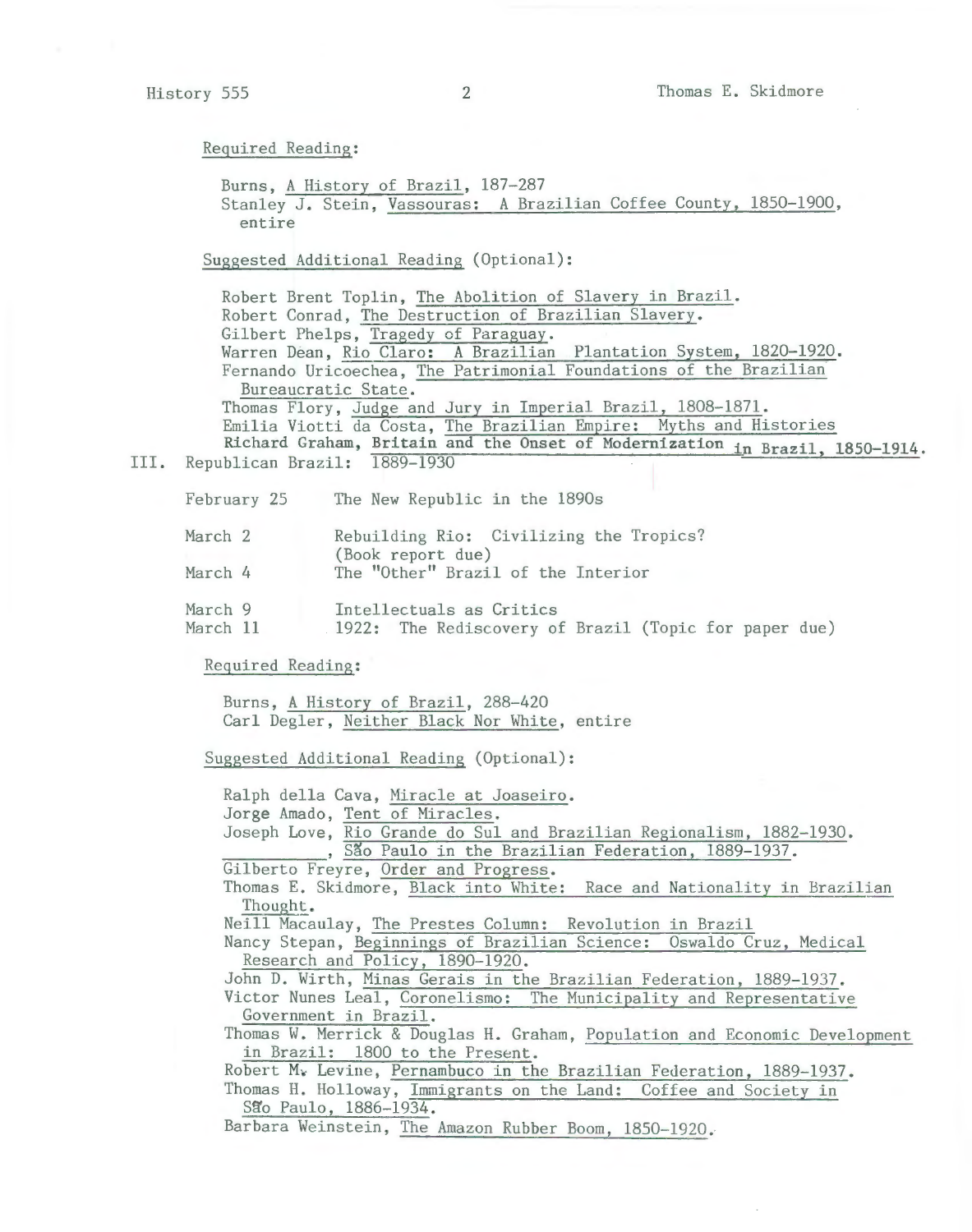History 555 3 3 Thomas E. Skidmore

## IV. The Vargas Era: 1930-1945

| March 23 | The Revolution of 1930                                    |
|----------|-----------------------------------------------------------|
| March 25 | Political Awakening and Ideological Ferment, 1930-37      |
| March 30 | The Estado Novo: Vargas and Authoritarian Nation Building |
| April 1  | Brazil and the World War                                  |
|          |                                                           |

April 6 What Happened in 1945?

Required Reading:

Janice E. Perlman, The Myth of Marginality: Urban Poverty and Politics in Rio De Janeiro, entire

Thomas E. Skidmore, Politics in Brazil, 3-47

Burns, A History of Brazil, 420-433

Thomas E. Skidmore, "Getulio Vargas and the Estado Novo, 1937-1945: What Kind of Regime?'' in JosephS. Tulchin, ed., Problems in Latin American History, 243-292.

Suggested Additional Reading (Optional):

John D. Wirth, The Politics of Brazilian Development, 1930-1954. Robert M. Levine, The Vargas Regime: The Critical Years, 1934-1938. Philippe C. Schmitter, Interest Conflict and Political Change in Brazil. Frank McCann, Jr., The Brazilian-American Alliance, 1937-1945. Ronald H. Chilcote, The Brazilian Communist Party: Conflict and Integration, 1922-1972. Stanley E. Hilton, Brazil and the Great Powers, 1930-1939: The Politics of Trade Rivalry. , Hitler's Secret War in South America, 1939-45.<br>Joe Foweraker, The Struggle for Land: A Political Economy of the Pioneer Frontier in Brazil from 1930 to the Present Day. Michael L. Conniff, Urban Politics in Brazil: The Rise of Populism, 1925-1945.

# V. Contemporary Brazil: 1945-1986

| April 8              | Economic Development: Accomplishments and Problems<br>(Paper Due)                 |
|----------------------|-----------------------------------------------------------------------------------|
| April 13<br>April 15 | Social Structure and Social Change<br>Parties, Populists and the Military         |
| April 20<br>April 22 | Nationalism and Foreign Dependence<br>Brazil Since 1964: Generals and Technocrats |
| April 27             | Attack From the Left: The Guerrilla Fails<br>(Graduate papers due)                |
| April 29             | The Economic REcord Since 1964                                                    |
| May $4$<br>May 6     | The U.S. Role in Brazil<br>What Future for Brazil?                                |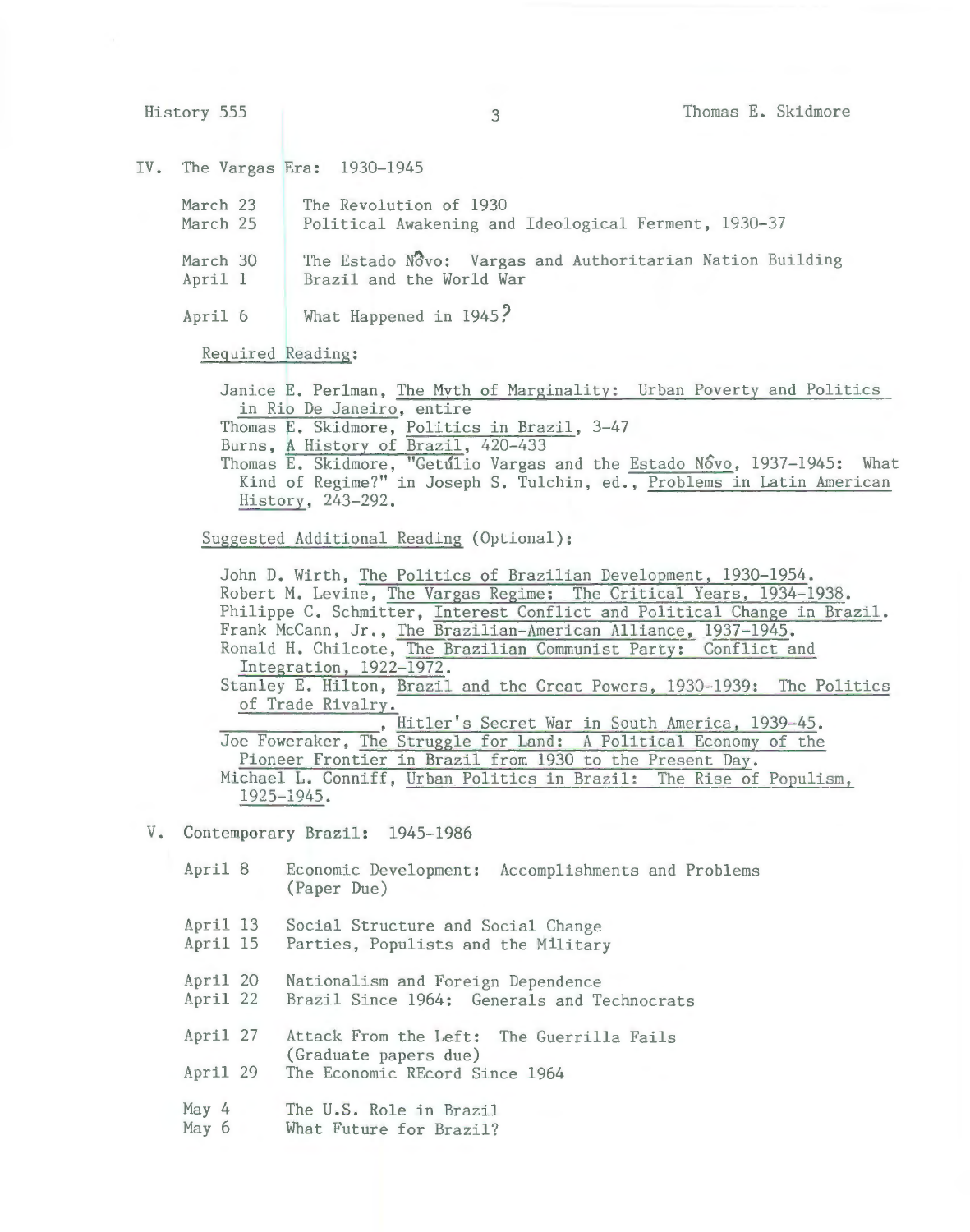Skidmore, Politics in Brazil, 48-330 Thomas E. Skidmore, "Brazil's Slow Road to Redemocratization: 1974-1985," to be published in Alfred Stepan, ed., Democratizing Brazil? (available in Xerox) Alfred Stepan, ed., Authoritarian Brazil: Origins, Policies and Future, chapters by Skidmore, Stepan, Cardoso and Linz. Suggested Additional Reading (Optional): Neuma Aguiar, ed., The Structure of Brazilian Development. Candido Procopio Ferreira de Camargo, et. al., São Paulo: Growth and Poverty [A report from the São Paulo Justice and Peace Commission]. Shelton H. Davis, Victims of the Miracle: Development and Indians of Brazil. Charles Wagley, ed., Man in the Amazon. Joseph A. Page, The Revolution That Never Was: Northeast Brazil, 1955-1964. Alfred Stepan, The Military in Politics: Changing Patterns in Brazil. Riordan Roett, ed., Brazil in the Seventies. H. Jon Rosenbaum and William G. Tyler, eds., Contemporary Brazil: Issues in Economic and Political Development. Stefan H. Robock, Brazil: A Study in Development Progress. Martin T. Katzman, Cities and Frontiers in Brazil: Regional Dimensions of Economic Development. John M. Connor, The Market Power of Multinationals: A Quantitative Analysis of U.S. Corporations in Brazil and Mexico. Thomas C. Bruneau & Philippe Faucher, eds., Authoritarian Capitalism: Brazil's Contemporary Economic and Political Development. Simon Mitchell, ed., The Logic of Poverty: The Case of the Brazilian Northeast. Thomas C. Bruneau, The Church in Brazil: The Politics of Religion. Phyllis R. Parker, Brazil and the Quiet Intervention, 1964. Scott Mainwaring, The Catholic Church and Politics in Brazil, 1916-1985 John Humphrey, Capitalist Control and Workers' Struggle in the Brazilian Auto Industry. Kenneth Paul Erickson, The Brazilian Corporative State and Working-Class Politics. A. J. Langguth, Hidden Terrors: The Truth About U.S. Police Operations in Latin America. Janet Lever, Soccer Madness. Stephen Bunker, Underdeveloping the Amazon: Extraction, Unequal Exchange, and the Failure of the Modern State. Maria Helena Moreira Alves, State and Opposjtion in Military Brazil. Torture in Brazil: A Report by the Archdiocese of São Paulo, ed. by Joan Dassin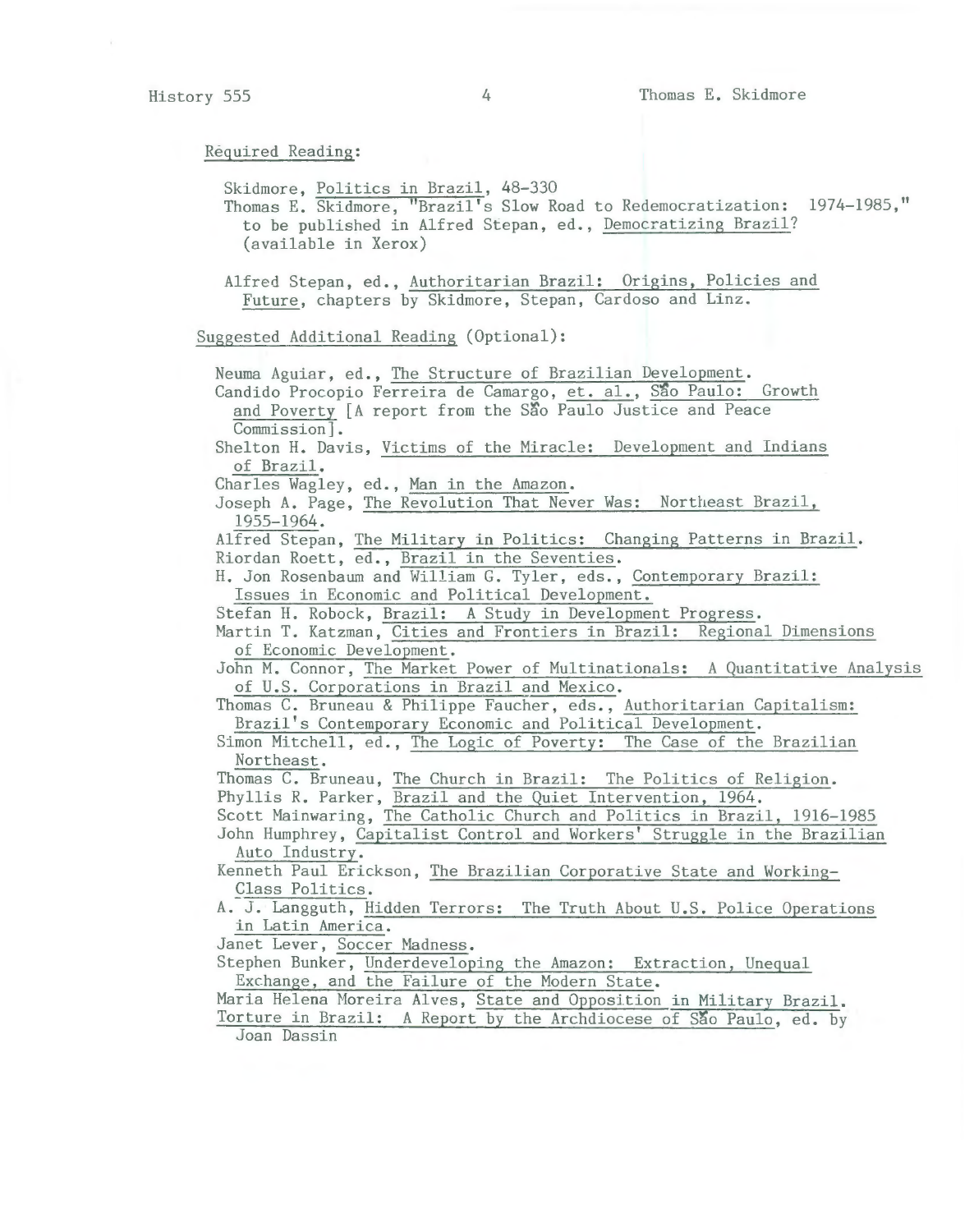## Lecutres and Discussions:

This course meets three times a week, Monday, Wednesday, and Friday at 1:20. Normally there will be two lectures and one discussion per week Normally there will be two lectures and one discussion per week, with the discussion on Friday. STudents can expect to have ample opportunity to discuss the lecture and reading material.

# Course Requirements:

# Undergraduates:

There will be a six-weeks examination and a final examination. (The format of the exam--take-home or classroom--will be discussed in class.) Undergraduates will also be required to write a book report and a short paper.

The book report should be a critical analysis of the author's assumptions, line of argument, evidence used, and conclusions. The book is to be chosen by the student and should be a significant work not included among the required reading for the course. Titles listed under the "Suggested Additional Reading" for each section of this syllabus are examples of appropriate books. Additional ideas may be found in the supplementary bibliographies which will be distributed. The choice of book must be approved by the instructor, who will be happy to make suggestions of books that correspond to areas of special interest. The book report should be approximately 4-6 pages long.

The paper is to be on a topic of student's choosing, and should be approximately 10 pages long. The paper should draw on several secondary sources and present an original interpretation of the topic discussed, i.e., it should not simply summarize the sources. Again, the topic must be approved by the instructor. Early choice of a topic is advisable in order to insure availability of books. Students may wish, in the paper, to expand upon a topic discussed in their book report. Or they may prefer to work on a completely different topic.

Title of book for Book Report due on February 6

Book report due on March 2

Topic for paper due on March 11

Paper due on April 8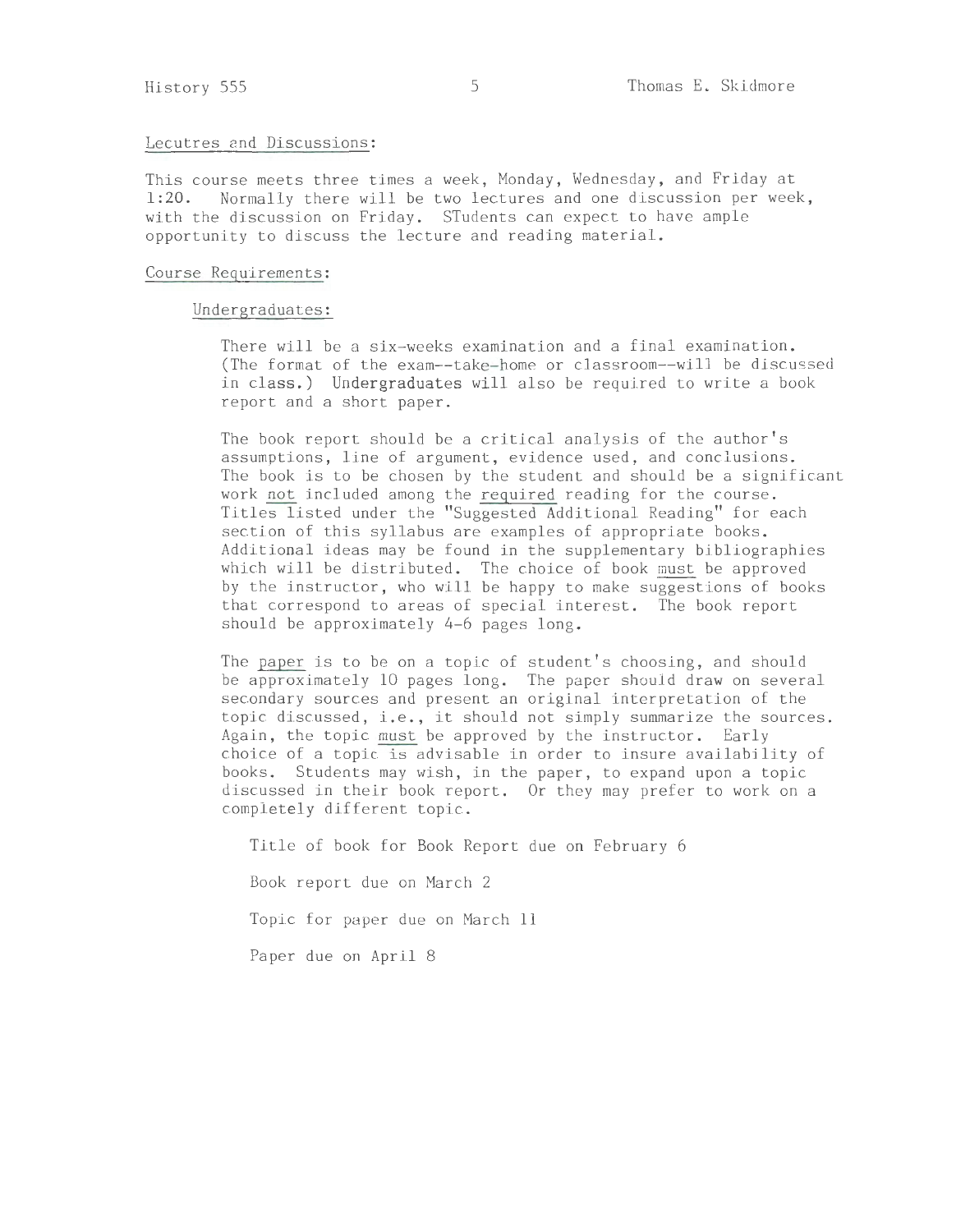# Graduate Students:

Graduate students are required to take the six-weeks examination and the final examination. They will also be required to write a **term paper (of approximately 20 pages)** on a topic of the student's choosing. Students should feel free to pursue any special interest (political sociology, economic history, literary history, the Church, land systems, student politics, etc.) in choosing their paper topic. The instructor will be happy to suggest bibliography, of which there is a rapidly growing quantity in English. Graduate students are expected to use Portuguese-language sources, where such sources are relevant and available (the Memorial Li brary collection is excellent) and where the student's ability to read Portuguese is adequate. Those familiar with Spanish but pessimistic about their Portuguese should note that a little effort will yield surprisingly good results when attempting to read Portuguese.

If enrollment justifies, there will be a separate discussion section for graduate students, at an hour to be arranged. Attendance at these sections is required, since each graduate student will be asked to present an oral report to the section, which will then discuss the report. The topic will usually be in the area of the term paper and is to be agreed upon with the instructor at the beinning of the semester.

Graduate student term papers due on April 27

Professor Skidmore's History Department office is Humanities 5223 (telephone: 263-1863 or 263-1800)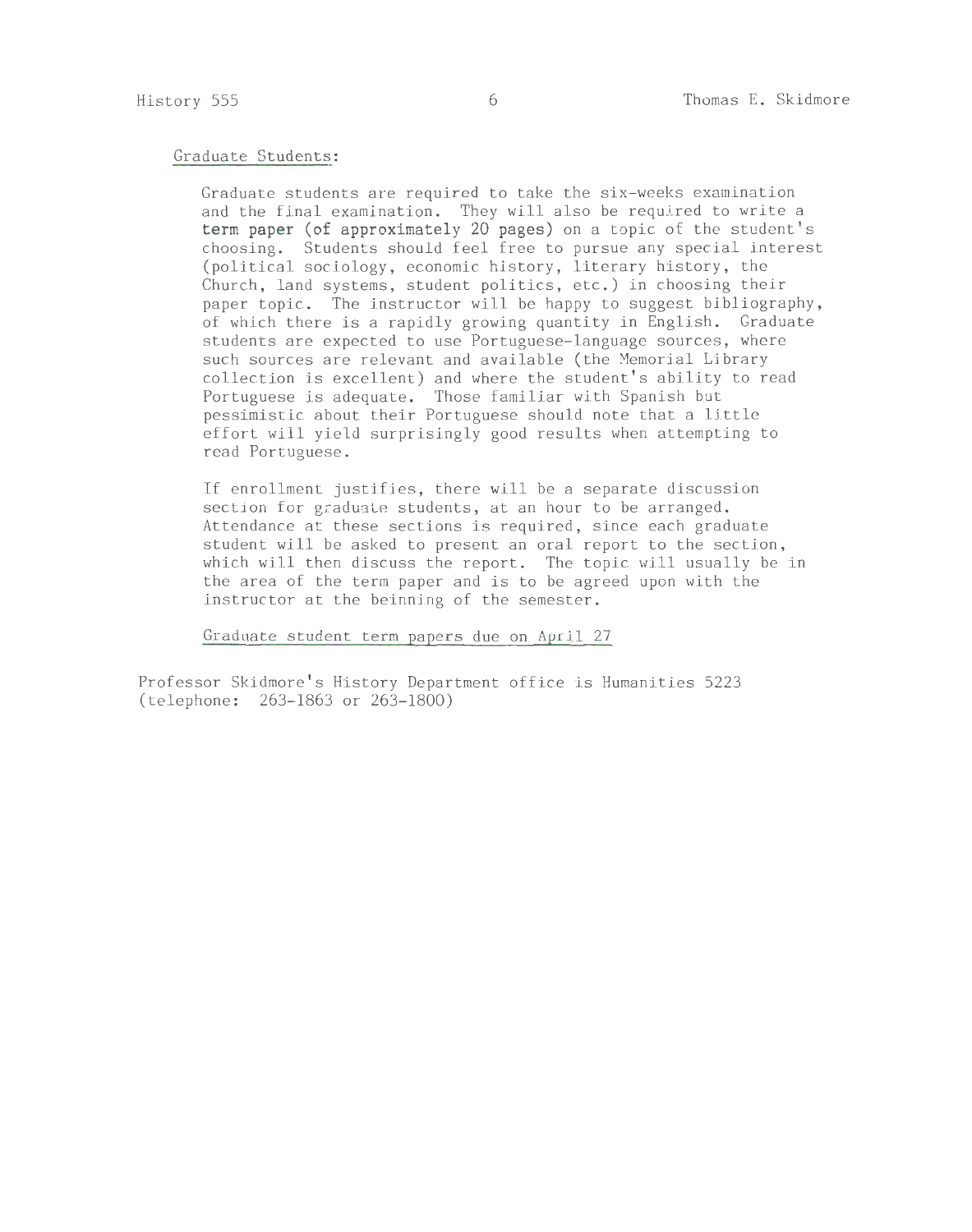# UNIVERSITY OF WISCONSIN-MADISON Department of History Semester II, 1986-87

History 555 **Brazil Since 1808** Thomas E. Skidmore

The lectures in this course will analyze topics, arranged within a chronological coverage. Details on the latter can be obtained from E. Bradford Burns, A History of Brazil, 2nd ed., which has been assigned for the period up to 1930.

I. Empire in the Tropics: 1808-1850

January 21 Introduction: Why Study Brazil?

January 26 January 28 January 30 Present day Brazil: The Issues and Their Origins Brazil: An Archipelago The Colonial Legacy

February 2 A Slave Economy

Required Reading:

E. Bradford Burns, A History of Brazil, 2nd ed., 1-186

Jorge Amado, Dona Flor and Her Two Husbands, entire

J. H. Galloway, "Brazil," in Harold Blakemore & Clifford T. Smith, eds., Latin America: Geographical Perspectives, 325-382

Suggested Additional Reading (Optional):

José Honório Rodrigues, The Brazilians: Their Character and Aspirations. A. J. R. Russell-Wood, ed., From Colony to Nation: Essays on the Independence of Brazil. Dauril Alden, Ed., Colonial Roots of Modern Brazil. Caio Prado Junior, The Colonial Background of Modern Brazil. James Lang, Portuguese Brazil: The King's Plantation. John Hemming, Red Gold: The Conquest of the Brazilian Indians, 1500-1760. James Lockhart & Stuart B. Schwartz, Early Latin America: A History of Colonial Spanish America and Brazil. Stuart B. Schwartz, Sugar Plantations in the Formation of Brazilian Society, Bahia, 1550-1835

# II. The Later Empire: 1850-1889

| February 4                 | The Governing of the Empire<br>February 6 Economic Dependence: Exports and England<br>(Title of book report due) |
|----------------------------|------------------------------------------------------------------------------------------------------------------|
| February 9<br>February 11  | The Rise of Liberalism<br>Abolition: The Gradualist Approach                                                     |
| February 16<br>February 18 | The Fall of the Empire<br>SIX WEEKS EXAMINATION                                                                  |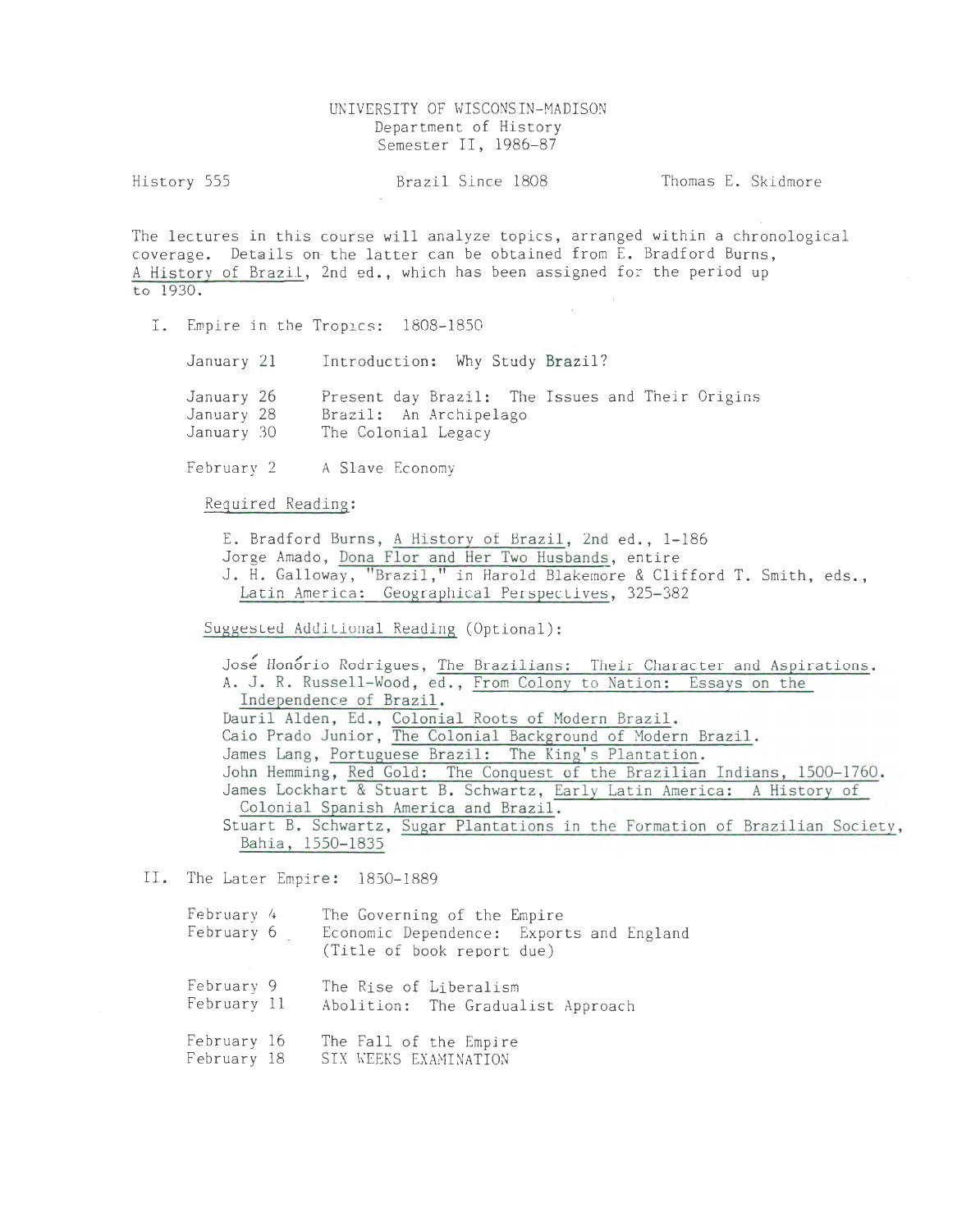Burns, A History of Brazil, 187-287 Stanley J. Stein, Vassouras: A Brazilian Coffee County, 1850-1900, entire

Suggested Additional Reading (Optional): ·

Robert Brent Toplin, The Abolition of Slavery in Brazil. Robert Conrad, The Destruction of Brazilian Slavery. Gilbert Phelps, Tragedy of Paraguay. Warren Dean, Rio Claro: A Brazilian Plantation System, 1820-1920. Fernando Uricoechea, The Patrimonial Foundations of the Brazilian Bureaucratic State. Thomas Flory, Judge and Jury in Imperial Brazil, 1808-1871. Emilia Viotti da Costa, The Brazilian Empire: Myths and Histories Richard Graham, Britain and the Onset of Modernization in Brazil, 1850-1914.

III. Republican Brazil: 1889-1930

February The New Republic in the 1890s

| March 2 | Rebuilding Rio: Civilizing the Tropics?<br>(Book report due) |
|---------|--------------------------------------------------------------|
| March 4 | The "Other" Brazil of the Interior                           |
| March 9 | Intellectuals as Critics                                     |

March 11 1922: The Rediscovery of Brazil (Topic for paper due)

Required Reading:

Burns, A History of Brazil, 288-420 Carl Degler, Neither Black Nor White, entire

Suggested Additional Reading (Optional):

Ralph della Cava, Miracle at Joaseiro. Jorge Amado, Tent of Miracles. Joseph Love, Rio Grande do Sul and Brazilian Regionalism, 1882-1930. , São Paulo in the Brazilian Federation, 1889-1937.<br>Gilberto Freyre, Order and Progress. Thomas E. Skidmore, Black into White: Race and Nationality in Brazilian Thought. Neill Macaulay, The Prestes Column: Revolution in Brazil Nancy Stepan, Beginnings of Brazilian Science: Oswaldo Cruz, Medical Research and Policy, 1890-1920. John D. Wirth, Minas Gerais in the Brazilian Federation, 1889-1937. Victor Nunes Leal, Coronelismo: The Municipality and Representative Government in Brazil. Thomas W. Merrick & Douglas H. Graham, Population and Economic Development in Brazil: 1800 to the Present. Robert M. Levine, Pernambuco in the Brazilian Federation, 1889-1937. Thomas H. Holloway, Immigrants on the Land: Coffee and Society in São Paulo, 1886-1934. Barbara Weinstein, The Amazon Rubber Boom, 1850-1920.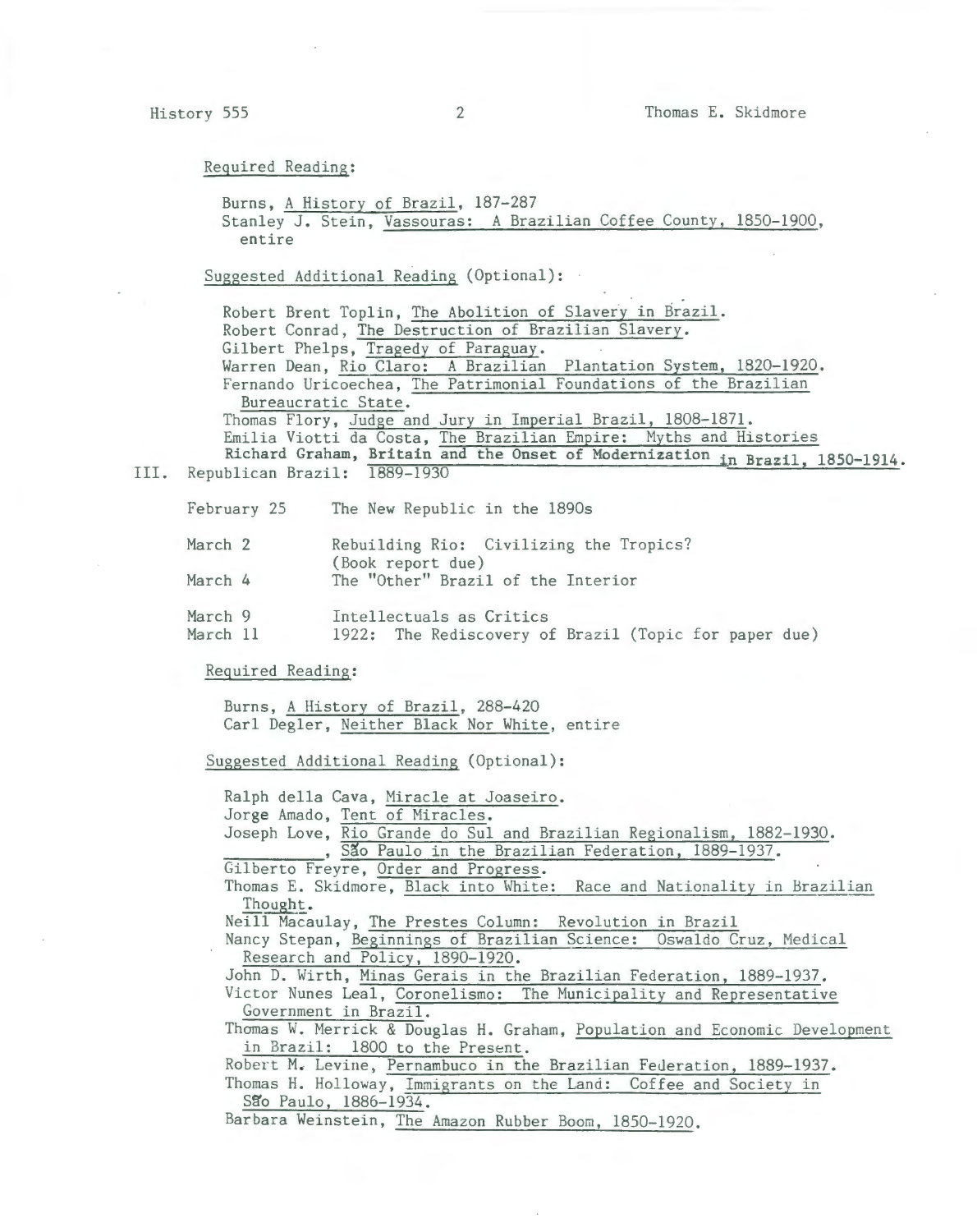IV. The Vargas Era: 1930-1945

March 23 The Revolution of 1930 March 25 • Political Awakening and Ideological Ferment, 1930-37

March  $30$  The Estado Novo: Vargas and Authoritarian Nation Building April l Brazil and the World War

April 6 What Happened in 1945?

Required Reading:

Janice E. Perlman, The Myth of Marginality: Urban Poverty and Politics in Rio De Janeiro, entire Thomas E. Skidmore, Politics in Brazil, 3-47 Burns, A History of Brazil, 420-433

Thomas E. Skidmore, "Getulio Vargas and the Estado Novo, 1937-1945: What Kind of Regime?" in Joseph S. Tulchin, ed., Problems in Latin American History, 243-292.

Suggested Additional Reading (Optional):

John D. Wirth, The Politics of Brazilian Development, 1930-1954. Robert M. Levine, The Vargas Regime: The Critical Years, 1934-1938. Philippe C. Schmitter, Interest Conflict and Political Change in Brazil. Frank McCann, Jr., The Brazilian-American Alliance, 1937-1945. Ronald H. Chilcote, The Brazilian Communist Party: Conflict and Integration, 1922-1972. Stanley E. Hilton, Brazil and the Great Powers, 1930-1939: The Politics of Trade Rivalry.<br>
, Hitler's Secret War in South America, 1939-45. Joe Foweraker, The Struggle for Land: A Political Economy of the Pioneer Frontier in Brazil from 1930 to the Present Day. Michael L. Conniff, Urban Politics in Brazil: The Rise of Populism, 1925-1945.

V. Contemporary Brazil: 1945-1986

April 8 April 13 April 15 April 20 April 22 April 27 April 29 May 4 May 6 Economic Development: Accomplishments and Problems (Paper Due) Social Structure and Social Change Parties, Populists and the Military Nationalism and Foreign Dependence Brazil Since 1964: Generals and Technocrats Attack From the Left: The Guerrilla Fails (Graduate papers due) The Economic REcord Since 1964 The U.S. Role in Brazil What Future for Brazil?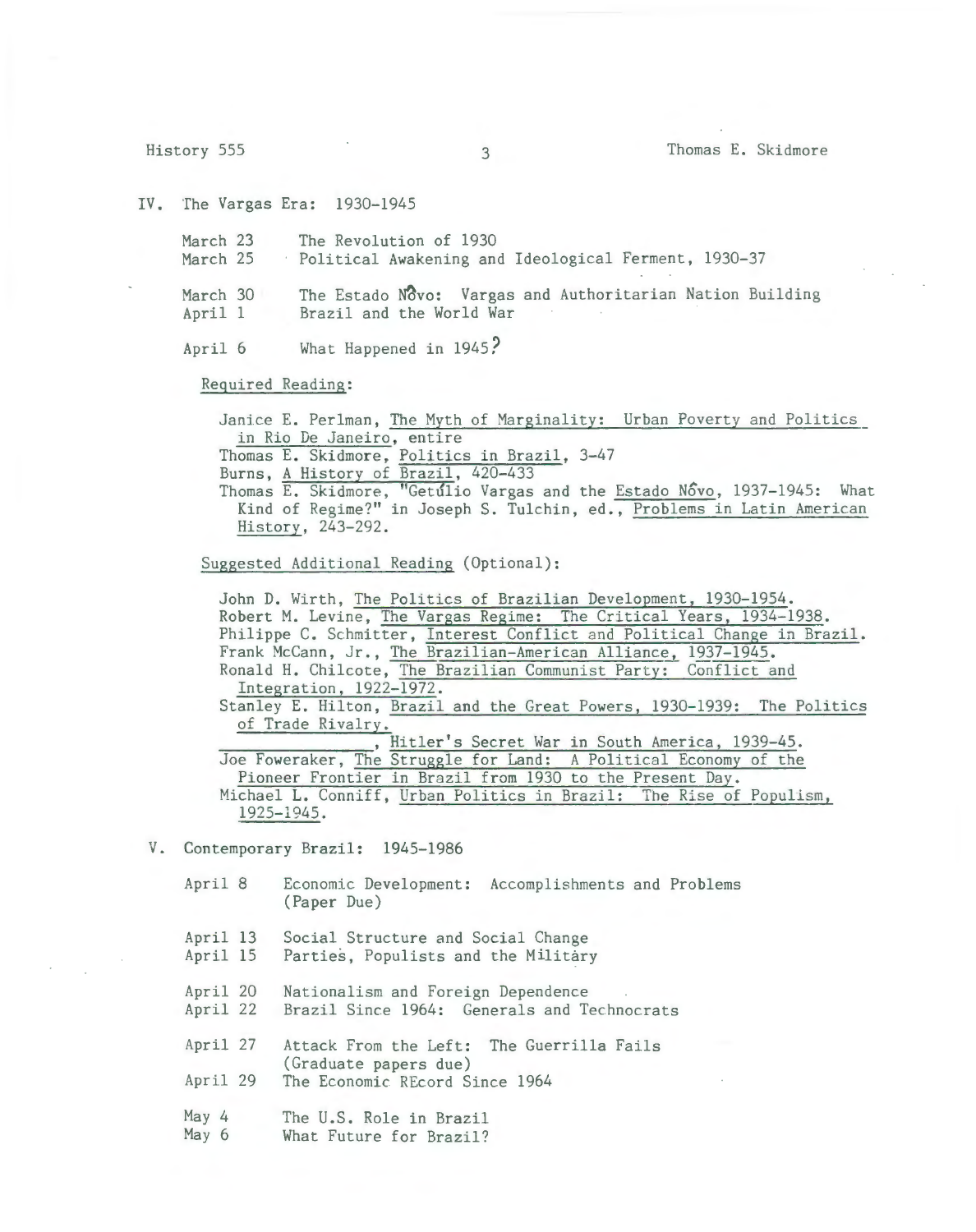Skidmore, Politics in Brazil, 48-330 Thomas E. Skidmore, "Brazil's Slow Road to Redemocratization: 1974-1985," to be published in Alfred Stepan, ed., Democratizing Brazil? (available in Xerox) Alfred Stepan, ed., Authoritarian Brazil: Origins, Policies and Future, chapters by Skidmore, Stepan, Cardoso and Linz. Suggested Additional Reading (Optional): Neuma Aguiar, ed., The Structure of Brazilian Development. Candido Procopio Ferreira de Camargo, et. al., São Paulo: Growth and Poverty [A report from the São Paulo Justice and Peace Commission]. Shelton H. Davis, Victims of the Miracle: Development and Indians of Brazil. Charles Wagley, ed., Man in the Amazon. Joseph A. Page, The Revolution That Never Was: Northeast Brazil, 1955-1964. Alfred Stepan, The Military in Politics: Changing Patterns in Brazil. Riordan Roett, ed., Brazil in the Seventies. H. Jon Rosenbaum and William G. Tyler, eds., Contemporary Brazil: Issues in Economic and Political Development. Stefan H. Robock, Brazil: A Study in Development Progress. Martin T. Katzman, Cities and Frontiers in Brazil: Regional Dimensions of Economic Development. John M. Connor, The Market Power of Multinationals: A Quantitative Analysis of U.S. Corporations in Brazil and Mexico. Thomas C. Bruneau & Philippe Faucher, eds., Authoritarian Capitalism: Brazil's Contemporary Economic and Political Development. Simon Mitchell, ed., The Logic of Poverty: The Case of the Brazilian Northeast. Thomas C. Bruneau, The Church in Brazil: The Politics of Religion. Phyllis R. Parker, Brazil and the Quiet Intervention, 1964. Scott Mainwaring, The Catholic Church and Politics in Brazil, 1916-1985 John Humphrey, Capitalist Control and Workers' Struggle in the Brazilian Auto Industry. Kenneth Paul Erickson, The Brazilian Corporative State and Working-Class Politics. A. J. Langguth, Hidden Terrors: The Truth About U.S. Police Operations in Latin America. Janet Lever, Soccer Madness. Stephen Bunker, Underdeveloping the Amazon: Extraction, Unequal Exchange, and the Failure of the Modern State. Maria Helena Moreira Alves, State and Opposjtion in Military Brazil. Torture in Brazil: A Report by the Archdiocese of São Paulo, ed. by Joan Dassin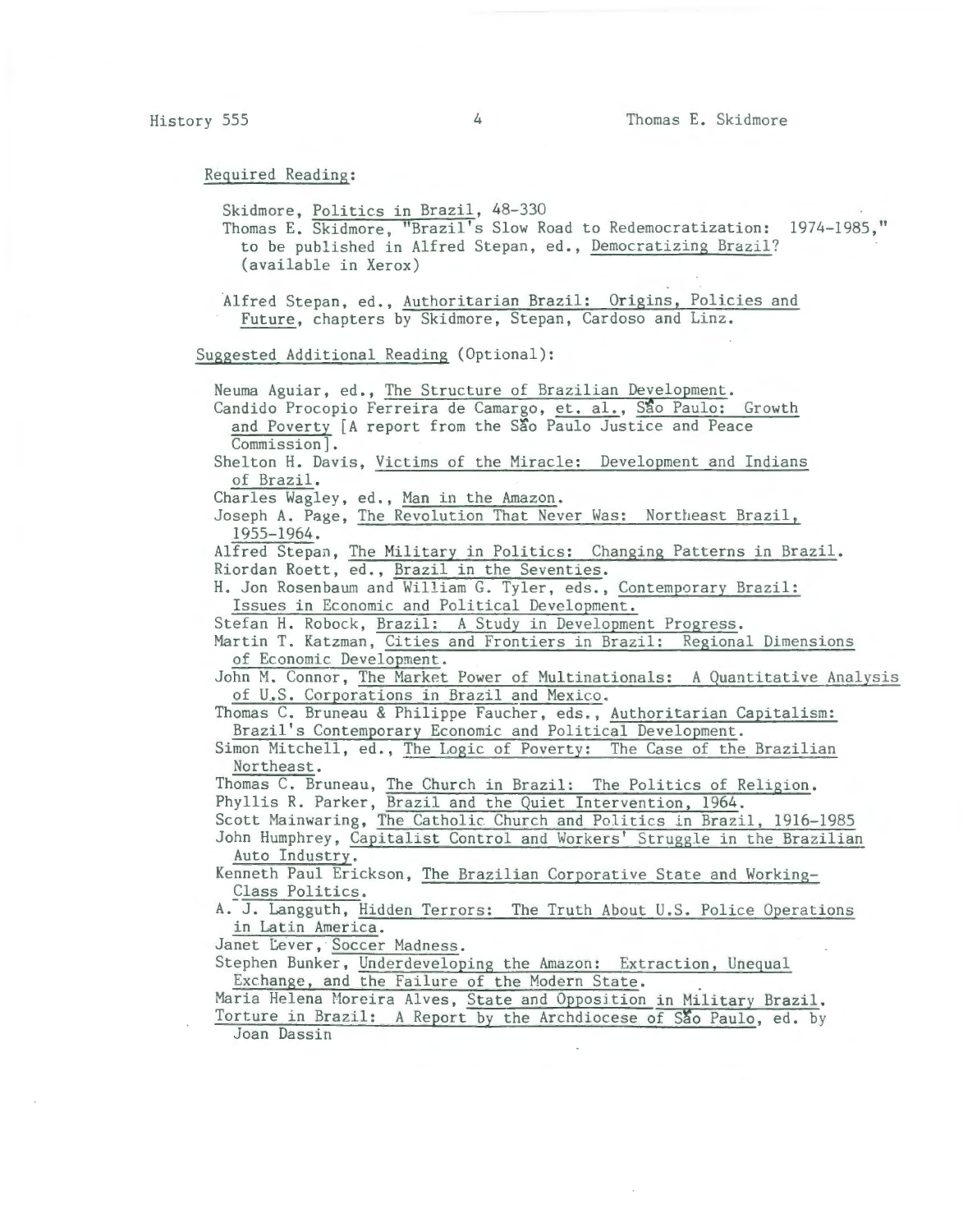#### Lecutres and Discussions:

This course meets three times a week, Monday, Wednesday, and Friday at 1:20. Normally there will be two lectures and one discussion per week, with the discussion on Friday. STudents can expect to have ample opportunity to discuss the lecture and reading material.

## Course Requirements:

## Undergraduates:

There will be a six-weeks examination and a final examination. (The format of the exam--take-home or classroom--will be discussed in class.) Undergraduates **will** also be required to write a book report and a short paper.

The book report should be a critical analysis of the author's assumptions, line of argument, evidence used, and conclusions. The book is to be chosen by the student and should be a significant work not included among the required reading for the course. Titles listed under the "Suggested Additional Reading" for each section of this syllabus are examples of appropriate books. Additional ideas may be found in the supplementary bibliographies which will be distributed. The choice of book must be approved by the instructor, who will be happy to make suggestions of books that correspond to areas of special interest. The book report should be approximately 4-6 pages long.

The paper is to be on a topic of student's choosing, and should be approximately 10 pages long. The paper should draw on several secondary sources and present an original interpretation of the topic discussed, i.e., it should not simply summarize the sources. Again, the topic must be approved by the instructor. Early choice of a topic is advisable in order to insure availability of books. Students may wish, in the paper, to expand upon a topic discussed in their book report. Or they may prefer to work on a completely different topic.

Title of book for Book Report due on February 6

Book report due on March 2

Topic for paper due on March ll

Paper due on April 8